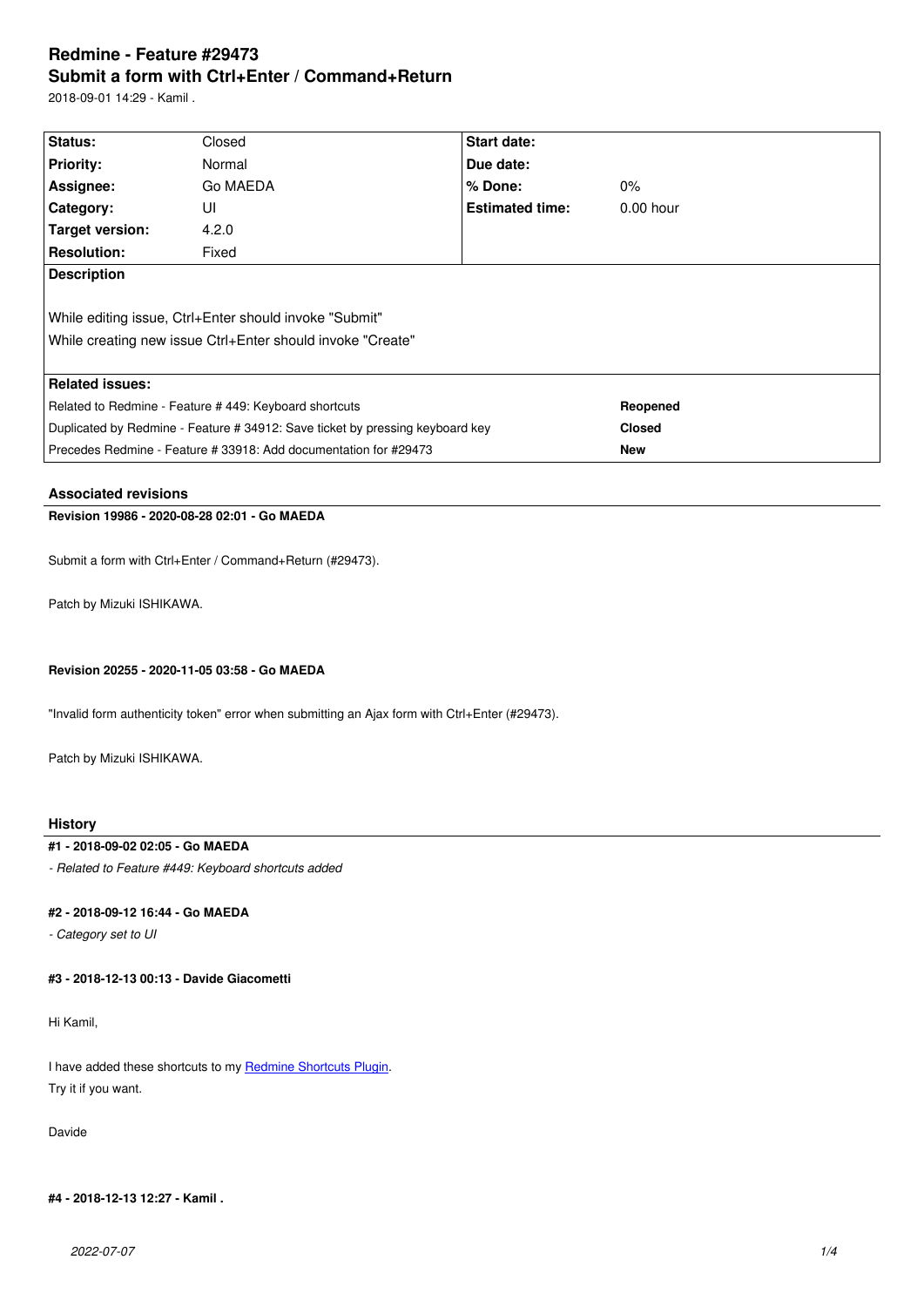Davide,

I've installed 0.2.0 version but it doesn't seem to work.

Both (while creating and editing) it displays browser popup "do you really want to leave this site"?

#### **#5 - 2018-12-13 18:41 - Davide Giacometti**

Redmine version?

### **#6 - 2018-12-13 22:28 - Kamil .**

3.4.6.stable

## **#7 - 2020-06-02 04:34 - Go MAEDA**

+1

Many apps or services such as Gitlab, GitHub, Gmail, Outlook, Slack, Facebook, and Twitter support submitting a form by hitting Ctrl+Enter / ⌘+Return. I think that a lot of users are familiar with this shortcut key.

Redmine will be able to provide consistent UI with many other apps if the key combination is supported.

# **#8 - 2020-07-29 08:37 - Mizuki ISHIKAWA**

*- File feature-29473.patch added*

I have attached a patch.

Add hisSubmitAction variable to not show "do you really want to leave this site?"

Not tested on Windows.

# **#9 - 2020-08-02 15:32 - Go MAEDA**

*- Target version set to Candidate for next major release*

+1

Nice improvement.

# **#10 - 2020-08-08 09:28 - Go MAEDA**

*- Target version changed from Candidate for next major release to 4.2.0*

Setting the target version to 4.2.0.

# **#11 - 2020-08-21 10:10 - Mizuki ISHIKAWA**

*- File feature-29473-v2.patch added*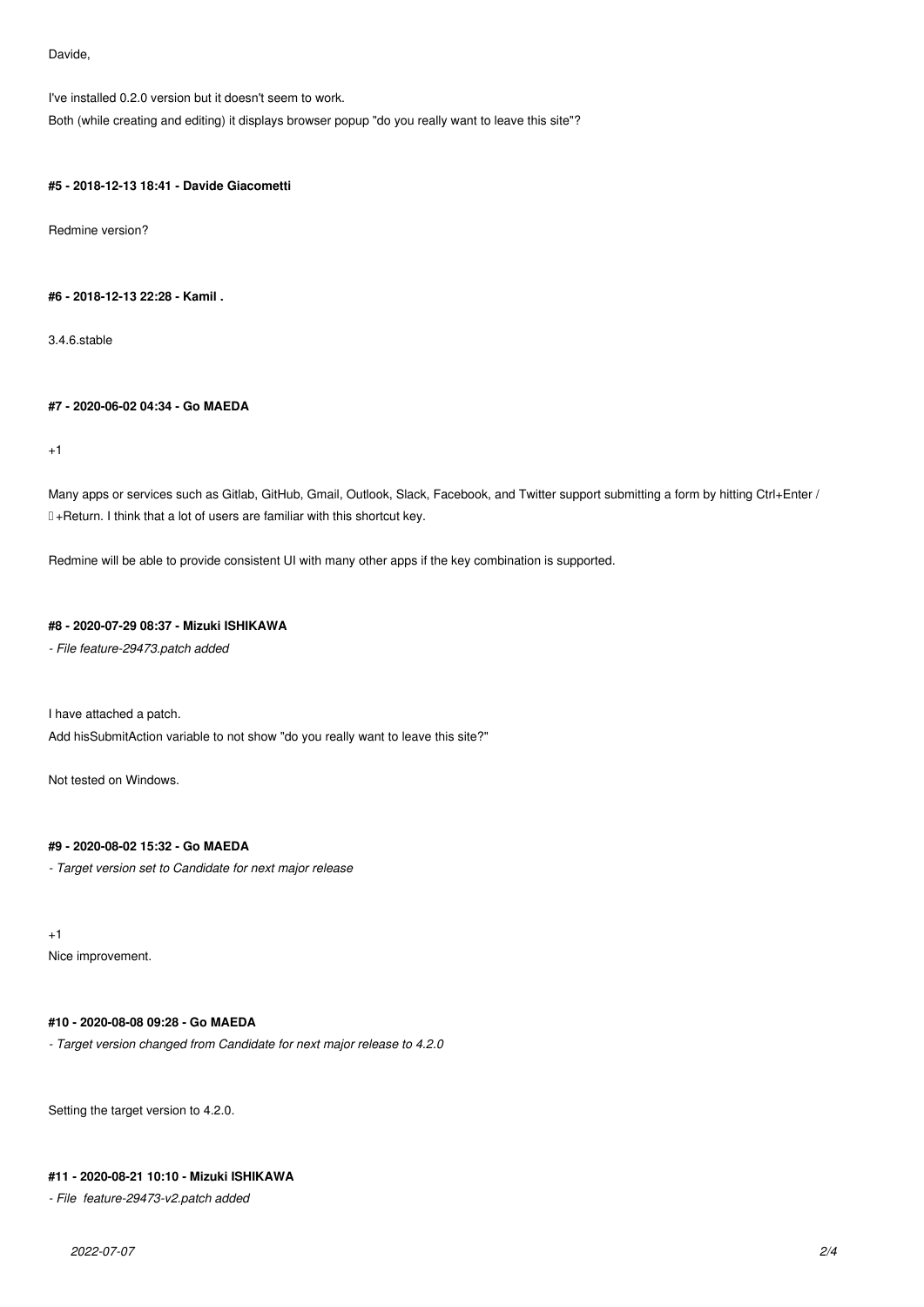I will attach the updated patch.

#### **#12 - 2020-08-26 05:27 - Go MAEDA**

The patch can be simplified as follows.

diff --git a/public/javascripts/application.js b/public/javascripts/application.js

index 7076aabcb..825d96c88 100644

- --- a/public/javascripts/application.js
- +++ b/public/javascripts/application.js

@@ -851,6 +851,14 @@ function setupFilePreviewNavigation() {

- }
- }

+\$(document).on('keydown', 'form textarea', function(e) {

- + // Submit the form with Ctrl + Enter or Command + Return
- + var targetForm = \$(e.target).closest('form');
- + if(e.keyCode == 13 && ((e.ctrlKey && !e.metaKey) || (!e.ctrlKey && e.metaKey) && targetForm.length)) {
- + \$(e.target).closest('form').find('textarea').blur().removeData('changed');
- targetForm.submit();
- + }
- +});

function hideOnLoad() {

- It is not necessary to process keydown events for input[type="text"] because it submits the form by pressing Enter/Return by default. The form is submitted also by Ctrl+Enter/Option+Return

 - If the keydown for input is removed, submit() can always be used. we don't have to use both click() and submit() as attachment:feature-29473-v2.patch do. Modal dialogs to add a category or a target version also works as expected

#### **#13 - 2020-08-26 06:14 - Mizuki ISHIKAWA**

Go MAEDA wrote:

*The patch can be simplified as follows.*

### *[...]*

 *- It is not necessary to process keydown events for input[type="text"] because it submits the form by pressing Enter/Return by default. The form is submitted also by Ctrl+Enter/Option+Return*

 *- If the keydown for input is removed, submit() can always be used. we don't have to use both click() and submit() as*

*attachment:feature-29473-v2.patch do. Modal dialogs to add a category or a target version also works as expected*

That looks good.

#### **#14 - 2020-08-28 02:01 - Go MAEDA**

*- Subject changed from Handle Ctrl+Enter while editing issue to Submit a form with Ctrl+Enter / Command+Return*

*- Status changed from New to Closed*

*- Assignee set to Go MAEDA*